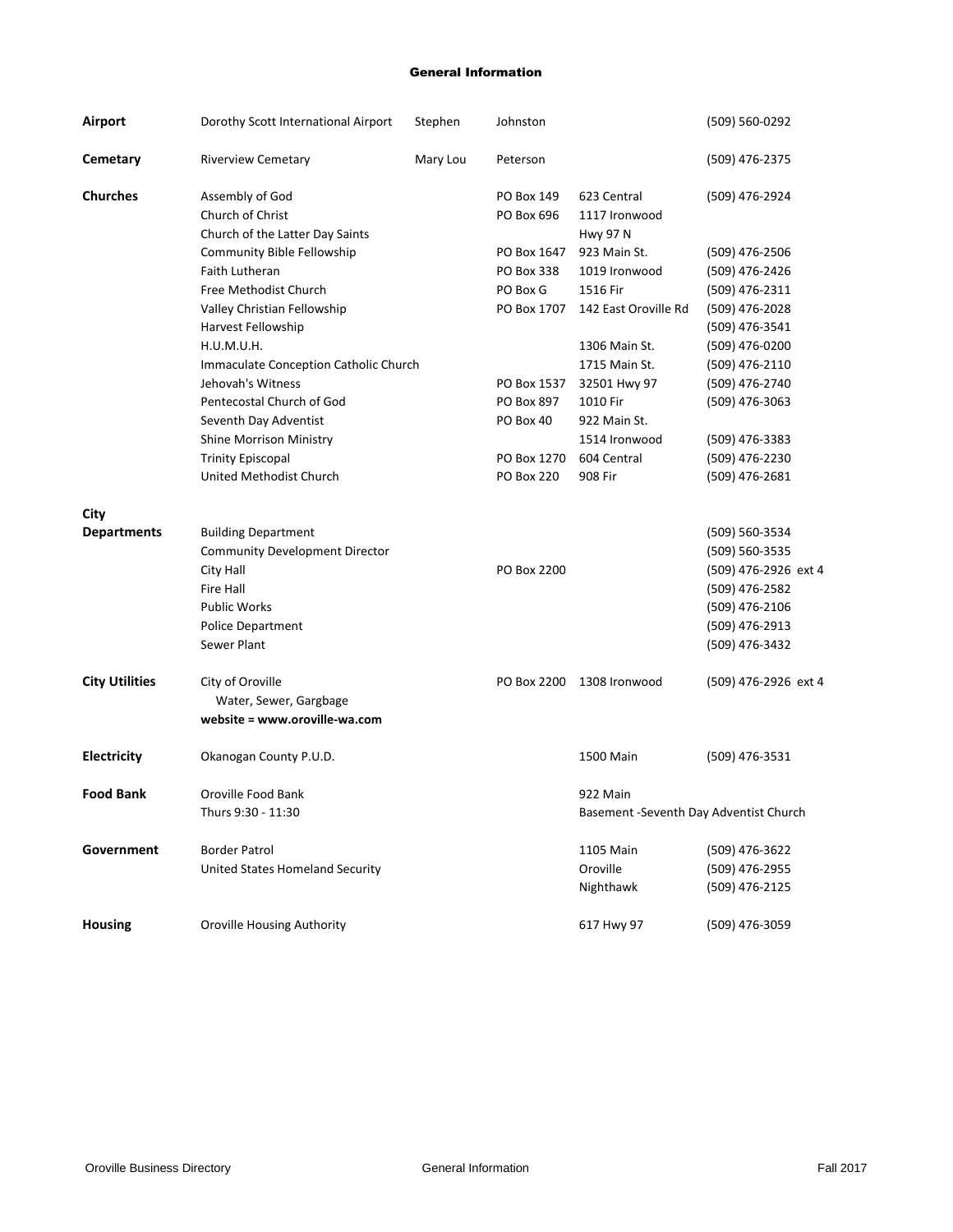## General Information

| Library              | Oroville Public Library                                                                   |              |                 | 1274 Main                | $(509)$ 476-2662 |
|----------------------|-------------------------------------------------------------------------------------------|--------------|-----------------|--------------------------|------------------|
| Licensing            | Drivers License Examining Office                                                          |              |                 | 821 Appleway             | (509) 476-2886   |
|                      | <b>Vehicle Licensing</b>                                                                  |              |                 | Hart Agency              | (509) 476-3362   |
| <b>Parks</b>         | Osoyoos Lake Veterans Memorial Park<br>reservations= https://orovillepark.goingtocamp.com |              |                 | 2207 Juniper             | (509) 476-3321   |
| <b>Post Office</b>   | <b>US Postal Service</b>                                                                  |              |                 | 1234 Ironwood            | (509) 476-2393   |
| <b>Public</b>        | <b>Bus Garage</b>                                                                         |              |                 |                          | (509) 476-3451   |
| <b>Schools</b>       | <b>Elementary School</b>                                                                  |              |                 | 808 Main St.             | (509) 476-3332   |
|                      | Secondary (High School & Jr High)                                                         |              |                 | 1016 Ironwood            | (509) 476-3612   |
|                      | Media Center                                                                              |              |                 |                          | (509) 476-3224   |
|                      | District Office (Superintendent)                                                          |              |                 | 815 Juniper              | (509) 476-2281   |
| <b>Seniors</b>       | <b>Oroville Senior Center</b>                                                             | Dolly        |                 | Engelbretson 1521 Golden | (509) 476-2412   |
| <b>Service</b>       | American Legion & Auxiliary                                                               | Walt & Vicki | Hart            | 314 14th                 | (509) 476-4633   |
| <b>Organizations</b> | Aurora Masonic Lodge                                                                      | Blain        | Sullivan        |                          |                  |
|                      | <b>Chesaw Rodeo Association</b>                                                           | Steve        | Leslie          |                          | (509) 485-3941   |
|                      | <b>Community Fireworks</b>                                                                | Dane         | Forrester       |                          | (509) 476-3177   |
|                      | Farmer's Market                                                                           | Lara         | Peters          |                          | (509) 476-2096   |
|                      | Food Bank Thurs. 9:30-11:30                                                               | Jeff         | Austin          |                          | (509) 476-3978   |
|                      | <b>Fraternal Order of Eagles</b>                                                          |              |                 | 1319 Golden              | (509) 476-3039   |
|                      | Friends of the Library                                                                    | Rick         | <b>Braman</b>   |                          | (509) 476-3121   |
|                      | Kiwanis Club                                                                              | Robert       | Pellegrini      |                          | (509) 476-3127   |
|                      | May Festival Committee                                                                    | Michelle     | Smith           | <b>PO Box 985</b>        | (508) 476-2850   |
|                      | <b>Molson Museum</b>                                                                      | Mary Louise  | Loe             |                          | (509) 485-3292   |
|                      | North Valley Community Schools                                                            | Ellen        | <b>Barttels</b> |                          | (509) 476-2011   |
|                      | Okanogan Co. Shrine Club                                                                  | Allen        | Fisher          |                          |                  |
|                      | Okanogan Borderlands Historical                                                           | Kay          | Sibley          |                          | (509) 476-2476   |
|                      | Old Depot Museum                                                                          | Arnie        | Marchand        |                          | (509) 476-2739   |
|                      | Oroville Booster Club                                                                     | Kim          | Scott           |                          | (509) 476-3031   |
|                      | Oroville Chamber of Commerce                                                              | Clyde        | Andrews         |                          | (509) 476-3684   |
|                      | <b>Oroville Dollars for Scholars</b>                                                      | Glenna       | Hauenstein      |                          | (509) 476-2416   |
|                      | Oroville Garden Club                                                                      | Margaret     | Young           |                          | (509) 476-3154   |
|                      | Oroville Grange                                                                           | <b>Betty</b> | <b>Steg</b>     |                          | (509) 476-3878   |
|                      | Oroville Women's Club                                                                     | Renee        | Ewalt           |                          | (509) 476-3286   |
|                      | Oroville Streetscape                                                                      | Lynn         | Chapman         |                          | (509) 476-4626   |
|                      | <b>Oroville Trailriders Association</b>                                                   | Monica       | Knight          | PO Box 342               |                  |
|                      | Royal Neighbors of America                                                                | Joanne       | Morris          |                          | (509) 476-3882   |